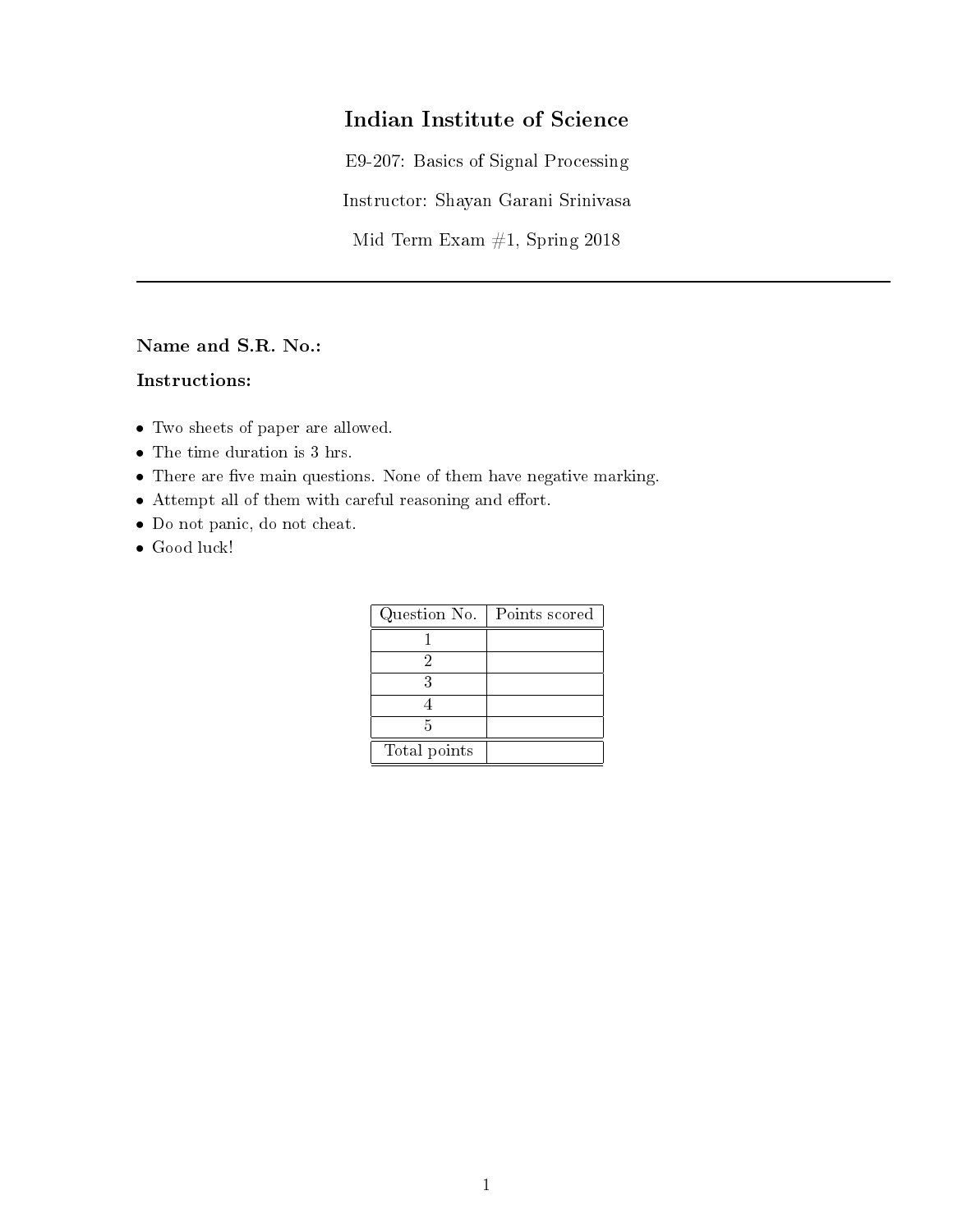PROBLEM 1: Examine if the following statements are true or false with correct reasoning. Random guessing or incorrect reasoning fetches zero credit. A statement is true if it is generic for all cases. A counter example is enough to make it false. All sub-parts of this problem carry equal credit.

- 1. Since downsampling and upsampling operations are not time invariant, all multi-rate systems that use downsamplers and upsamplers are non-LTI.
- 2. Let  $\underline{v}_i = (a_{i1}, a_{i2}, \cdots, a_{iN})$  be a set of vectors for  $i = 1, 2, \cdots N$ . Let  $\underline{u}_i = (a_{1i}, a_{2i}, \cdots, a_{Ni})$  be another set of vector  $i = 1, 2, \cdots N$  We define two spaces  $\mathcal V$  and  $\mathcal U$  as  $\mathcal V = \text{Span}(\{\underline{v}_1, \underline{v}_2, \cdots, \underline{v}_N\})$ and  $\mathcal{U} = \text{Span}(\{\underline{u}_1, \underline{u}_2, \dots, \underline{u}_N\})$ . We know that  $\dim(\mathcal{V}) < N$ . Then  $\dim(\mathcal{U}) > \dim(\mathcal{V})$ .
- 3. The inverse of a stable filter is also stable.
- 4. Let a signal  $s(t)$  be passed through a BIBO stable LTI system with impulse response  $h(t)$  to get the output  $y(t)$ . Let  $E_s$ ,  $E_h$  and  $E_y$  be the energies in  $s(t)$ ,  $h(t)$  and  $y(t)$  respectively. Then  $E_y \leq E_s E_h$ .
- 5. Let  $X(t)$  and  $Y(t)$  be two independent W.S.S processes. Their linear combination  $Z(t)$  =  $aX(t) + bY(t)$ ,  $a, b \in \mathbb{R}$  is also a W.S.S. process.

(25 pts.)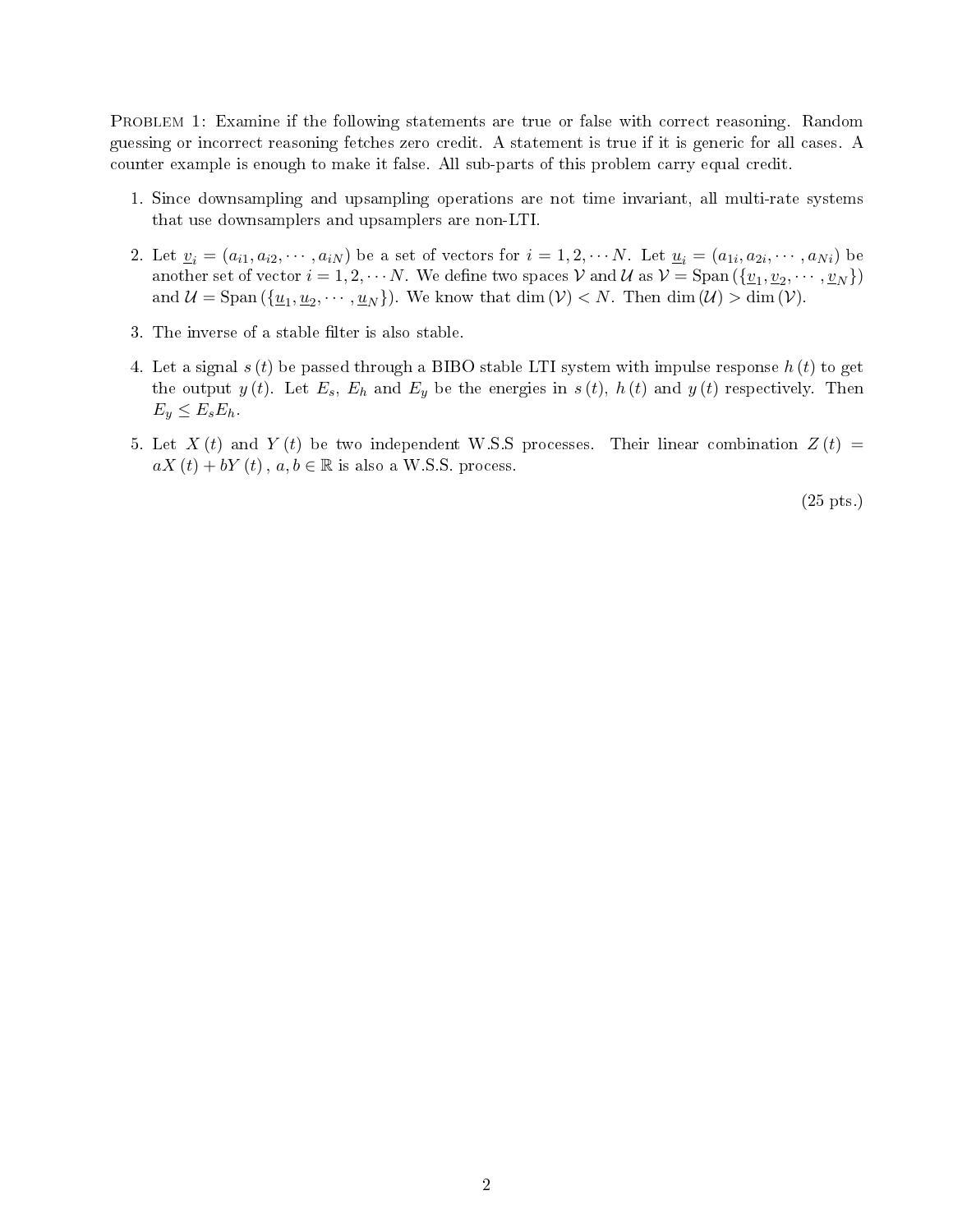PROBLEM 2: This problem has two parts:

1. A discrete-time system with forcing function  $f[n]$  and output  $y[n]$  is represented using state variables  $u[n]$  and  $w[n]$  as

$$
w[n + 1] = 2u[n] + 3f[n],
$$
  
\n
$$
u[n + 1] = w[n] + 2f[n],
$$
  
\n
$$
y[n] = u[n] + 3w[n] + f[n].
$$

What are the modes of the system? What is the the transfer function of the system? What are the state space parameters  $(A, b, c, d)$  of the system? (10 pts.)

2. Consider a cascade of two LTI systems A and B with impulse responses  $H_A(z) = \frac{1-z^{-1}}{(2+z^{-1})(1-3z^{-1})}$ and  $H_B(z) = \frac{1-3z^{-1}}{1-z^{-1}}$  respectively. Write down the time difference equations representing the systems  $A$  and  $B$ . Combine the two difference equations to obtain a time difference equation for the overall cascaded system. Compare the obtained equation with the overall impulse response of the cascaded system. (10 pts.)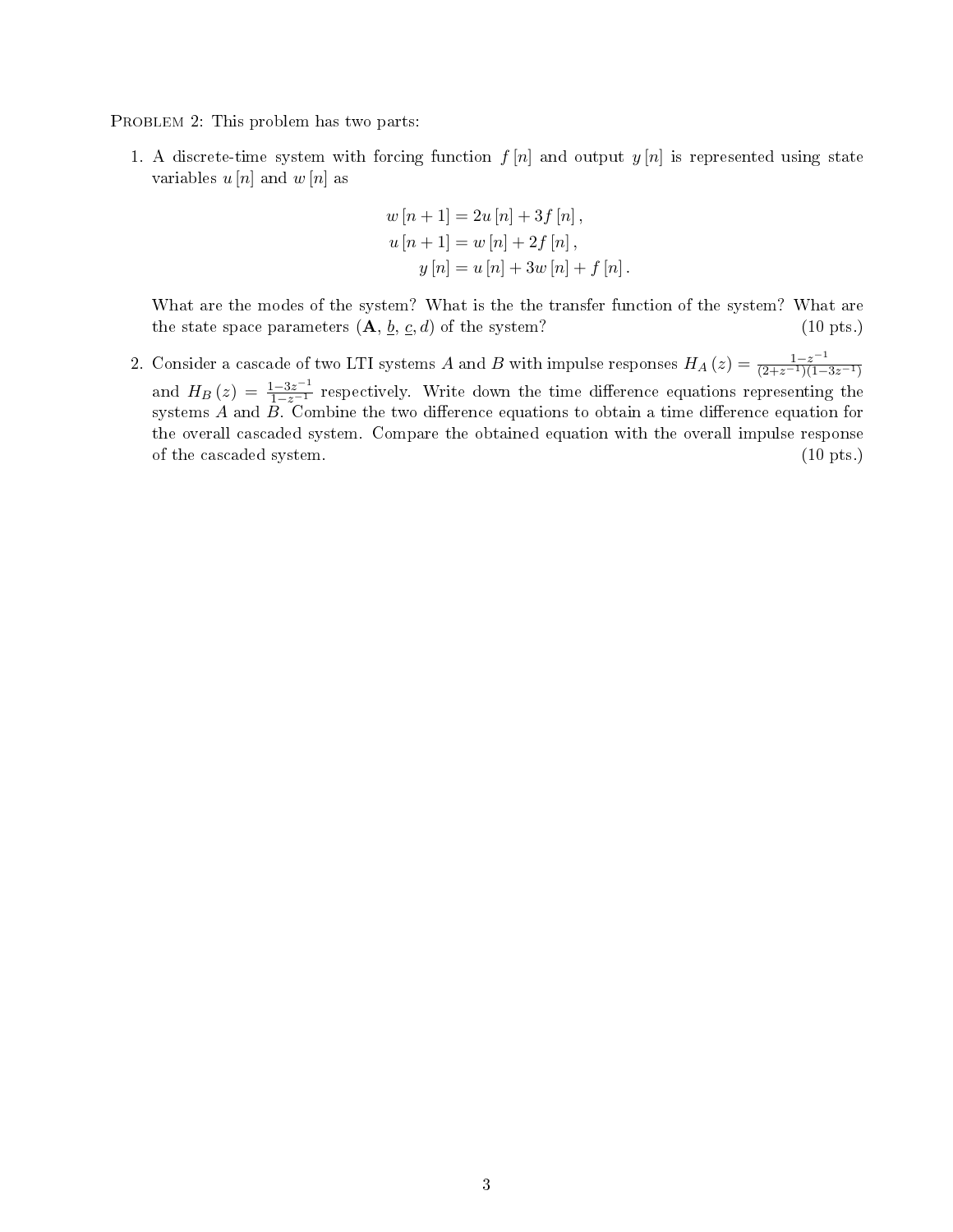PROBLEM 3: This problem has two parts:

- 1. Let S be a finite dimensional vector space and  $\mathcal{V}_1 \subset S$  and  $\mathcal{V}_2 \subset S$  be two sub-spaces in S. Show that dim  $(\mathcal{V}_1 + \mathcal{V}_2) = \dim(\mathcal{V}_1) + \dim(\mathcal{V}_2) \dim(\mathcal{V}_1 \cap \mathcal{V}_2)$ . (13 pts.) that dim  $(\mathcal{V}_1 + \mathcal{V}_2) = \dim (\mathcal{V}_1) + \dim (\mathcal{V}_2) - \dim (\mathcal{V}_1 \cap \mathcal{V}_2)$ .
- 2. Consider the following three signals given by

$$
s_1(t) = \begin{cases} 1, & 0 \le t \le 0.25, \\ -1. & 0.25 < t \le 0.75, \\ 1, & 0.75 < t \le 1, \\ 0, & \text{otherwise,} \end{cases} \quad s_2(t) = \begin{cases} 1, & 0 \le t \le 0.5, \\ -1, & 0.5 < t \le 1 \\ 0 & \text{otherwise,} \end{cases}, \quad s_3(t) = \begin{cases} t - 0.5, & 0 \le t \le 1, \\ 0 & \text{otherwise,} \end{cases}.
$$

Find an appropriate orthonormal basis for the signal space spanned by the three signals and represent the three signals as points in the signal space. What is the least squares approximation of the signal

$$
s(t) = \begin{cases} \sin(2\pi t) & 0 \le t \le 1, \\ 0, & \text{otherwise,} \end{cases}
$$

in the signal space. Plot the approximated signal as a function of time. (12 pts.)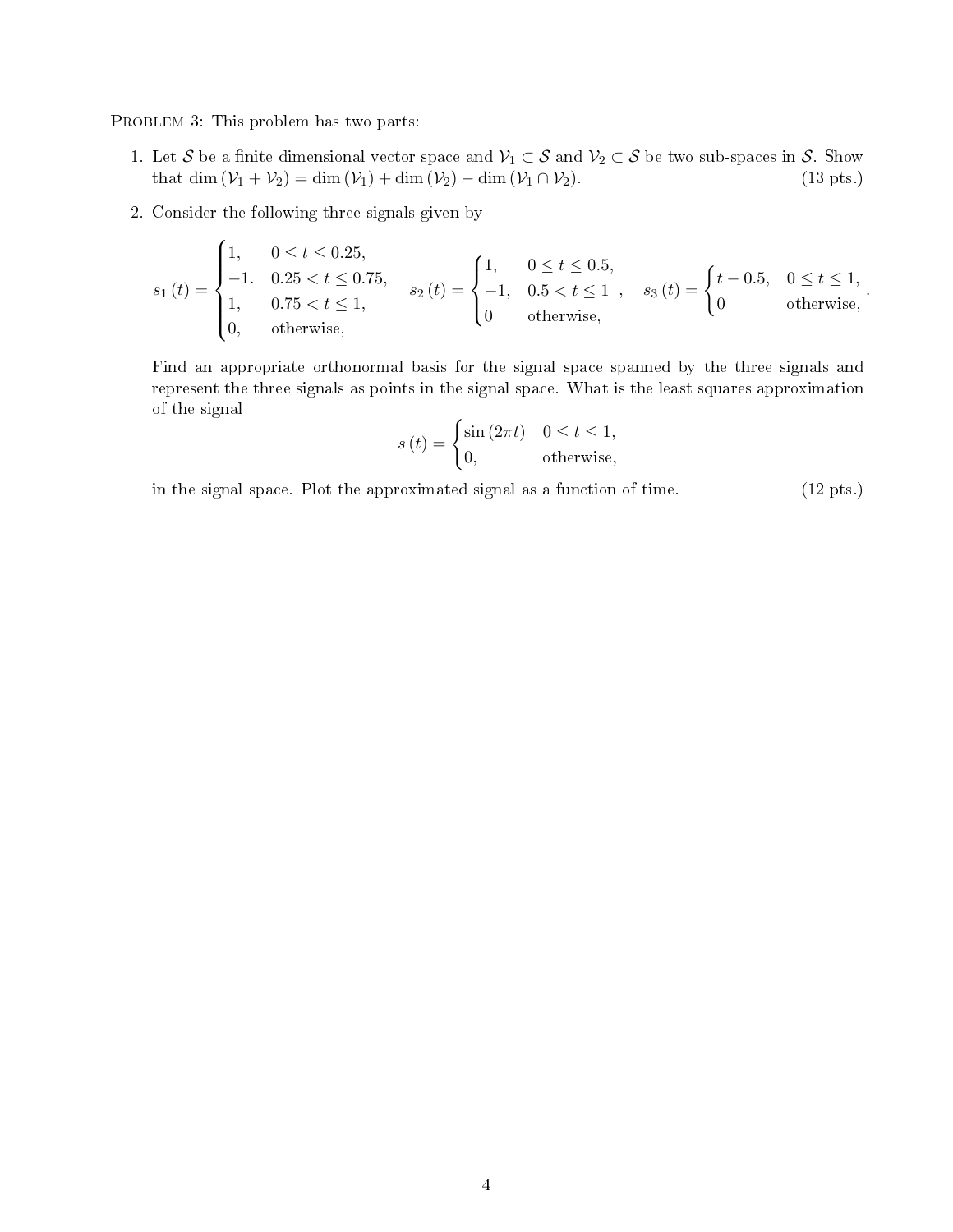PROBLEM 4: A signal  $s(t)$  with 60 Hz bandwidth and sampled at 600 Hz to obtain the samples  $s[n]$ . The signal  $s[n]$  is passed through following operations where  $H(z)$  is a low-pass filter. How do you choose the passband and stop band frequencies of  $H(z)$  such that the filter order is minimized and  $\hat{s}[n] = s[n]$ ? Sketch the frequency responses of the signal at various stages in the system.



(15 pts.)